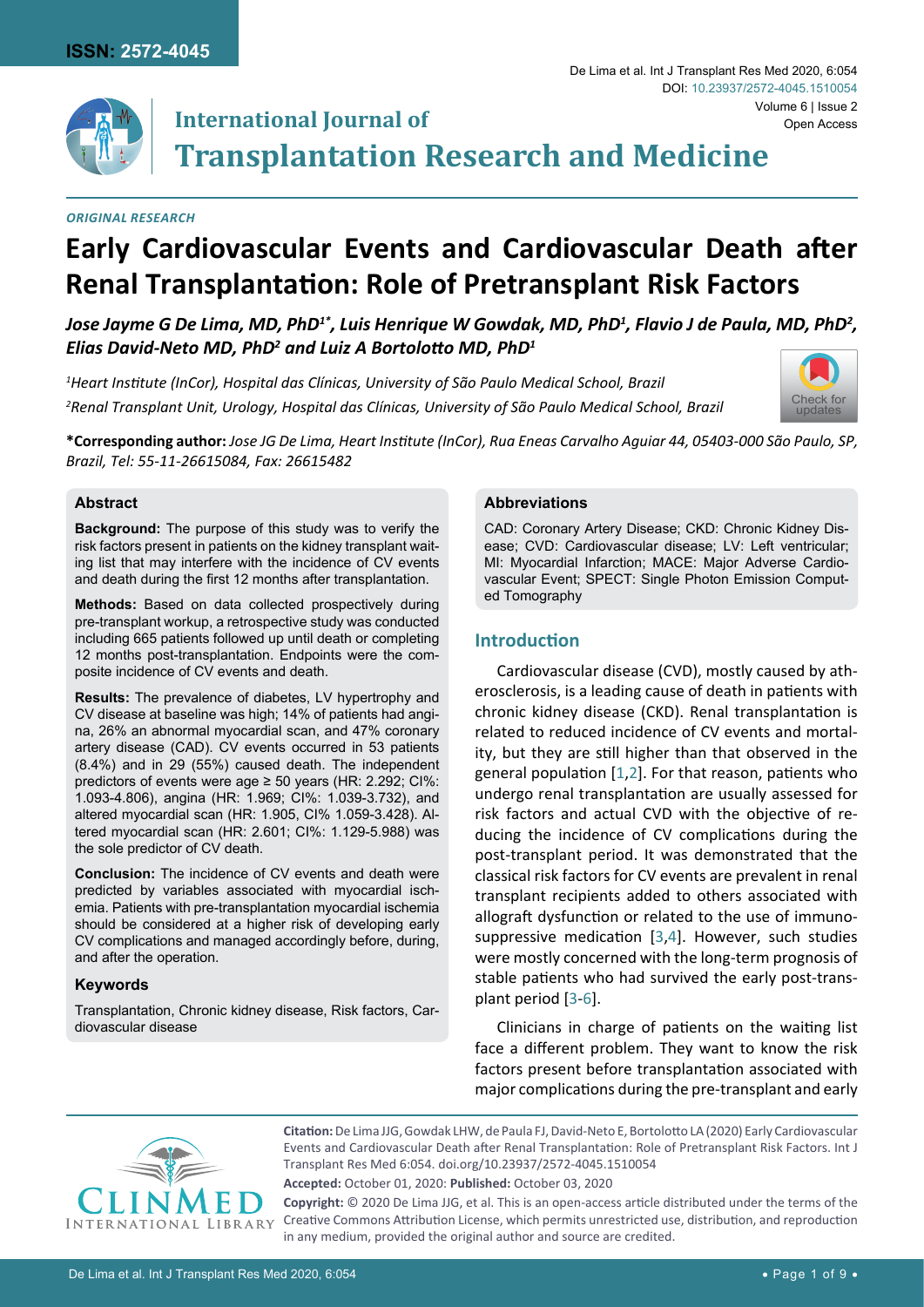In the present investigation, we aimed to verify the most significant risk factors present in patients on the waiting list that may interfere with the incidence of cardiovascular events and cardiovascular death during the first 12 months after transplantation. We did not take into consideration risk factors that could appear after transplant, like delayed graft function, post-transplant diabetes, or other transplant-related risk factors, because that information could not be available during the pre-transplant workup. We used data collected prospectively in patients belonging to the KiHeart cohort that was established at our center with the objective of creating a systematic cardiovascular evaluation to define the best approach for diagnosing and treating cardiovascular disease in renal transplant candidates [\[9\]](#page-8-8).

## **Methods**

This was a single-center, observational study in a population of hemodialysis patients included on the waiting list for renal transplantation studied prospectively and analyzed retrospectively. This study was approved by the institutional ethics committee and conducted according to the Declaration of Helsinki.

We used detailed information on more than 2000 renal transplant candidates sent to our service for cardiovascular screening before being formally included on the list. Baseline data were collected at cardiac evaluation using a pre-specified protocol and entered into a computerized database.

Patients were part of a cohort (The Ki-Heart cohort) designed to assess the optimal method of screening for and managing CVD and coronary artery disease (CAD) before and after kidney transplantation. We included adult (> 18 years of age) hemodialysis patients being considered for kidney transplantation. We used a protocol that is uniformly applied to all participants, as follows. We obtain from all patients a medical history based on a standard questionnaire, with special interest in CV risk factors and previous and/or current cardiovascular disease. We also perform routine laboratory tests, resting 12-lead electrocardiography and transthoracic echocardiography. Patients considered at high risk for CAD (age  $\geq$  50 years or with diabetes, or having angina or CVD, such as previous myocardial infarction or stroke, left ventricular systolic dysfunction, previous coronary intervention, or extracardiac atherosclerosis, or having noninvasive testing suggestive of CAD as defined by myocardial perfusion scanning after pharmacological stress with dipyridamole or adenosine) were referred for coronary angiography.

Body mass index (weight in kilograms divided by height in square meters) was calculated from data collected on a day between 2 consecutive dialysis sessions. Smokers comprised current and past tobacco users. Hypertension was defined as systolic blood pressure ≥ 140 mmHg and/or diastolic blood pressure ≥ 90 mmHg. Dyslipidemia was defined as total cholesterol and/or triglycerides ≥ 5.16 mmol/dL and 2.28 mmol/dL, respectively. Diabetes was defined according to American Diabetes Association guidelines. CV disease was defined by at least one of the following: Heart failure, previous myocardial infarction (MI) or stroke, coronary artery disease, and arterial vascular disease. Heart failure was defined as New York Heart Association functional Class III or IV. MI was defined by characteristic electrocardiographic and enzyme alterations and stroke by clinical/ radiological evidence. Left ventricular hypertrophy was defined by LV mass index > 115  $g/m^2$  (men) and > 95  $g/m^2$ m<sup>2</sup> (women). The diagnosis of arterial vascular disease was based on clinical grounds (absence of pulse in 1 or more peripheral arteries), a history of amputation or vascular intervention, or both. We used arterial angiography in those cases suspected by not confirmed by physical evaluation. Sudden death was defined as death from natural causes occurring within 1 h after initiation of symptoms with no definitive assessment of its cause. The diagnosis of acute pulmonary edema was based on acute episode of respiratory distress with typical clinical and radiological evidence of lung congestion requiring emergency intervention. Unstable angina was defined as an acute episode of myocardial ischemia without detectable myocardial necrosis. Significant CAD was arbitrarily defined as luminal stenosis  $\geq$  70% in 1 or more epicardial arteries or at least 50% narrowing of the main left coronary artery by visual estimation from 2 independent experts who did not participate in this study.

Patients with significant CAD were evaluated by the study team, according to the American Heart Association/American College of Cardiology criteria for coronary intervention [\[10\]](#page-8-5) and selected either to continue on medical treatment or to undergo myocardial revascularization (surgical or percutaneous) plus medical treatment. Percutaneous intervention (bare metal stent) was preferred whenever the two invasive procedures were considered adequate by current guidelines. The study team did not participate in the selection of patients for transplantation; we only defined risk.

Patients in this study had received hemodialysis, performed in 4-hour sessions, 3 times/week. Patients were maintained on statins, aspirin, angiotensin-converting enzyme inhibitors (or angiotensin-receptor blockers), and beta-blockers, according to current guidelines for secondary prevention of CV events, independently of clinical evaluation, and were seen at least two times per year in our service when medication was checked and enforced. They had free access to medication, dialysis,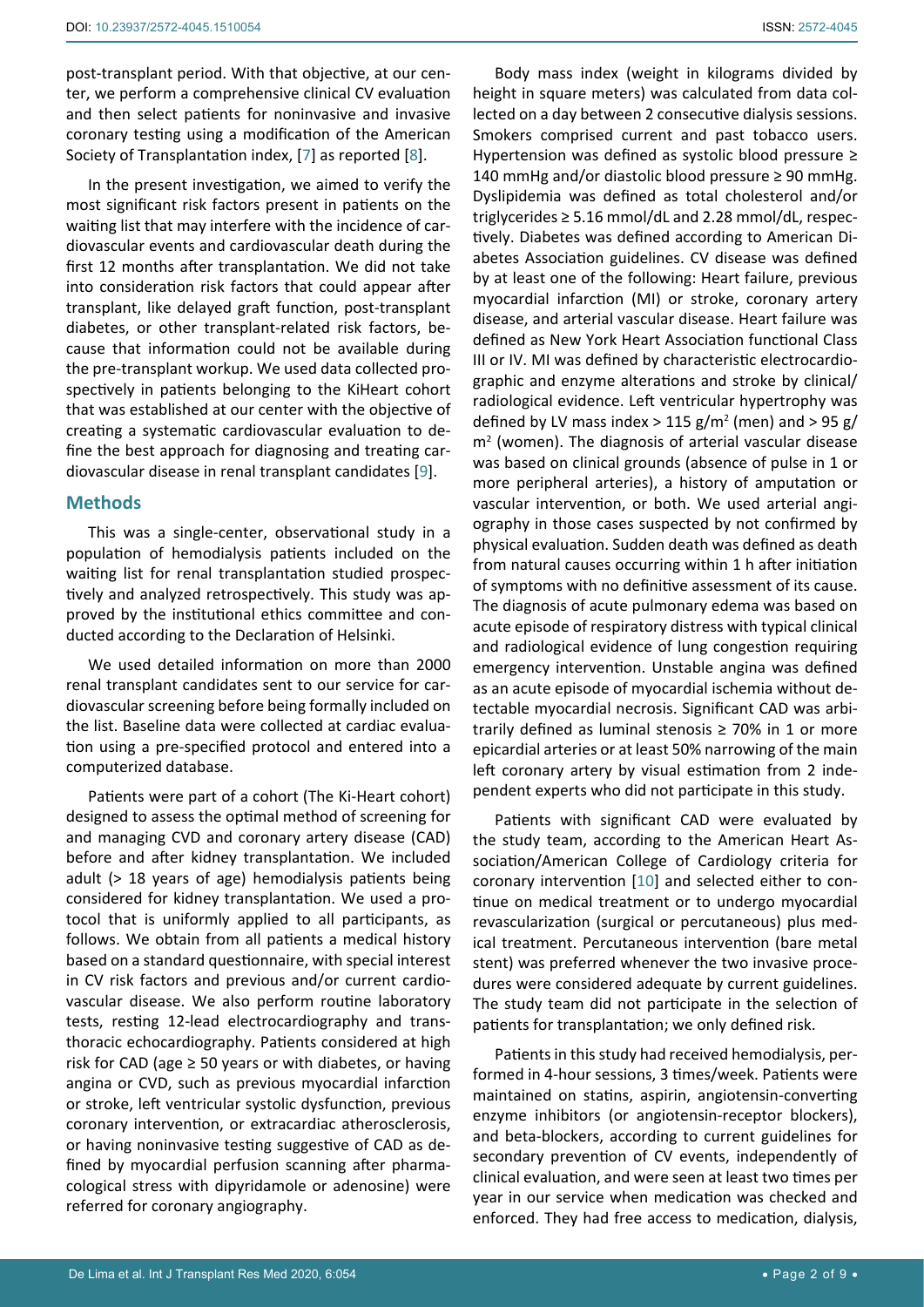<span id="page-2-0"></span>

and transplantation. Cardioprotective medication was reintroduced as early as possible after the operation. Routine immunosuppression consisted of prednisone, mycophenolate and tacrolimus, or cyclosporine. Censored events were verified during clinical visits, by telephone, or electronic mail. When events took place in other hospitals, we resorted to chart reviews and contact with attending physicians.

From August 1997 to February 2017, 2404 hemodialysis patients underwent cardiovascular evaluation in our service before being formally included on the transplant waiting list. Excluded from the study were 112 patients (4.7%) leaving 2292 to be included ([Figure](#page-2-0) [1](#page-2-0)). During this period, 665 patients (29%) underwent transplantation and were followed up until death or 12 months after transplantation. Patients who returned to dialysis were not censored at that point. The median time on the waiting list was 23.2 months. No transplanted individual was lost to follow-up.

Primary endpoint was the composite incidence of CV events (myocardial infarction, unstable angina, stroke, sudden death, heart failure, acute pulmonary edema, or acute peripheral arterial syndrome). Secondary endpoint was the composite incidence of cardiovascular death. When more than 1 event occurred, only the first was considered for analysis because was a decision of the study team.

#### **Statistical Analysis**

Values are expressed as means, standard deviation of the means, medians, and percentages. We used a statistical software package (SPSS Statistics, version 20.0, IBM, Armonk, NY, USA) for analysis of the data. Survival curves were constructed using the Kaplan-Meier method and compared by using the log-rank test. Cox proportional hazards model was used to verify the vari-

<span id="page-2-1"></span>**Table 1:** Base-line characteristics n = 665.

| Age mean ± sd                           | $51.4 \pm 10.8$ |
|-----------------------------------------|-----------------|
| Age $\geq 50$ years                     | 417 (63%)       |
| Sex (female)                            | 277 (42%)       |
| White race                              | 485 (70%)       |
| Time on dialysis (months)               | 23.2 median     |
| Time on dialysis > 12 months            | 416 (62%)       |
| Vintage 1997-2006                       | 360 (54%)       |
| Vintage 2007-2017                       | 295 (44%)       |
| Body mass index $kg/m^2 \pm sd$         | $25.6 \pm 4.7$  |
| Body mass index $\geq 30$               | 119 (18%)       |
| Dyslipidemia                            | 239 (34%)       |
| Smoker (current/past)                   | 200 (30%)       |
| Diabetes types 1 and 2                  | 250 (38%)       |
| Systolic BP mmHg ± sd                   | $157 \pm 29$    |
| Diastolic BP mmHg ± sd                  | $92 \pm 16$     |
| Hypertension                            | 530 (80%)       |
| Stroke                                  | 54 (8%)         |
| Angina                                  | 95 (14%)        |
| Myocardial infarction                   | 60 (9%)         |
| Arteriopathy                            | 118 (18%)       |
| <b>Heart failure</b>                    | 39 (6%)         |
| LV hypertrophy                          | 359 (54%)       |
| Myocardial scan performed               | 597 (90%)       |
| <b>Transient defect</b>                 | 71 (12%)        |
| Fixed defect                            | 111 (19%)       |
| <b>Either Transient or Fixed defect</b> | 156 (26%)       |
| Coronary angiography performed          | 379 (57%)       |
| Coronary narrowing ≥ 70%                | 178 (47%)       |
| Coronary intervention (CABG or PCI)     | 34 (5.1%)       |

Dyslipidemia: Total-cholesterol or triglicerydes ≥ 200 mg/ml.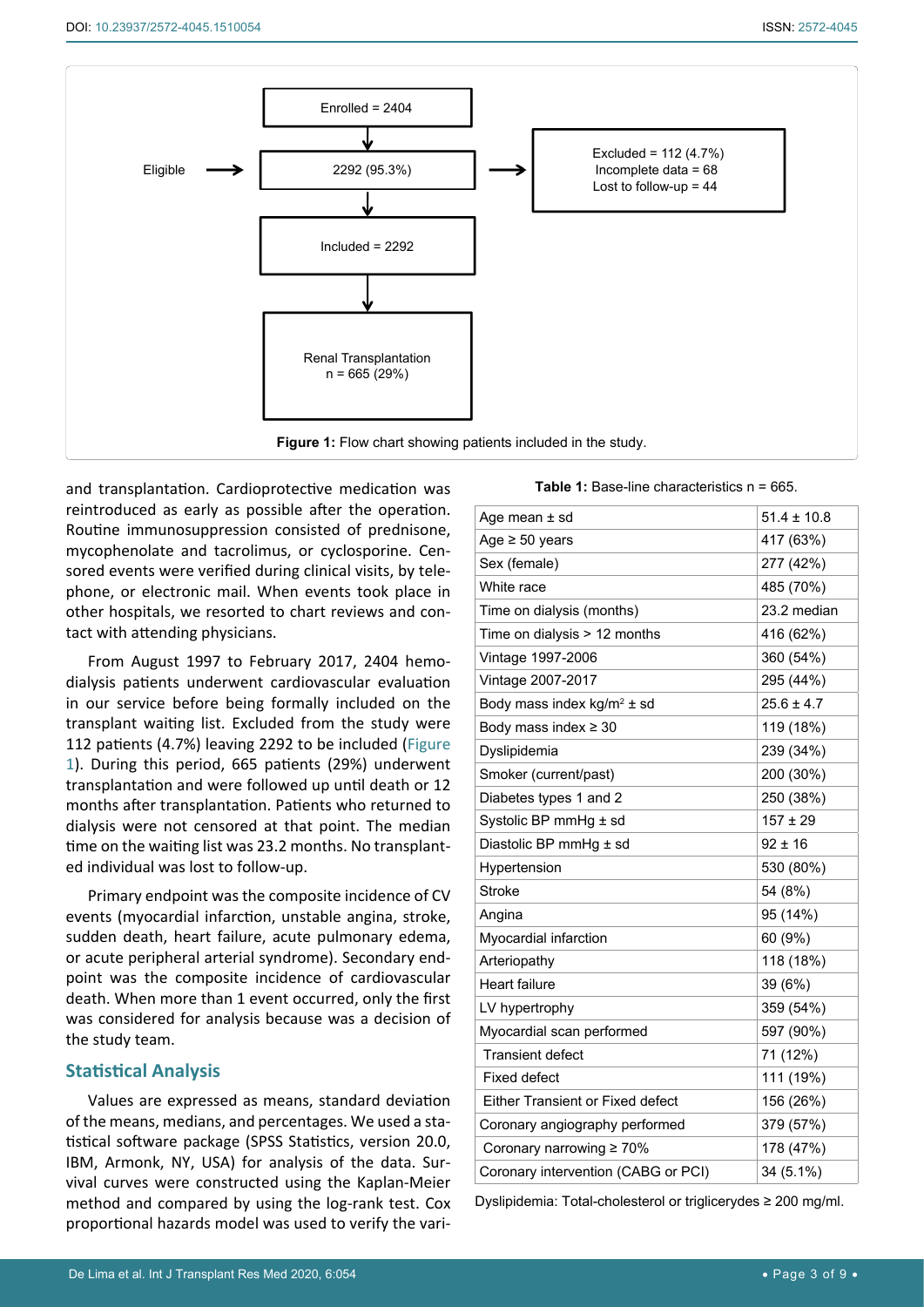ables associated with outcomes. The variables selected for multivariate Cox model were those showing a significant or near-significant association with outcomes on univariate analysis. A *P* value of < 0.05 was considered significant.

### **Results**

At baseline, the majority of our patients were older than 50 years, with a predominance of males and whites. There was an increased prevalence of hypertension, diabetes, left ventricular hypertrophy, and associated cardiovascular disease [\(Table 1\)](#page-2-1). Angina was reported by 14% of our patients, whereas 26% of those assessed by myocardial scan had either fixed or transient perfusion defects. Coronary angiograms were performed in 57%, and in 47%, significant narrowing was observed. Before undergoing renal transplantation, 34/374 patients (9.0%) underwent coronary interventions (surgical or percutaneous).

During 12 months of follow-up, 53 CV events were observed in 665 patients (8.4%), myocardial infarction (2.8%), unstable angina (1.2%), sudden death (1.5%), and stroke (1.2%) being the most frequent. The mean time of CV event occurrences was  $9.3 \pm 4.4$  months. Univariate analysis showed that the variables significantly associated with CV events were age  $\geq$  50 years, diabetes, angina, previous myocardial infarction, arteriopathy and abnormal myocardial scan [\(Table 2\)](#page-3-0). Most classical CV risk factors like dyslipidemia, hypertension, smoking, obesity, and left ventricular hypertrophy were

<span id="page-3-0"></span>**Table 2:** Pre-transplant variables and cardiovascular events during early (12 months) post-operative period in patients undergone renal transplantation  $n = 665$ , univariate analysis.

| <b>Variable</b>                | <b>CV</b> events | <b>CV</b> events | p      | <b>HR</b> | $%$ CI |       |
|--------------------------------|------------------|------------------|--------|-----------|--------|-------|
|                                | Yes              | No               |        |           |        |       |
| Age $\geq 50$ y                | 417              | 248              | 0.004  | 2.341     | 1.323  | 4.144 |
| Sex (female)                   | 277              | 388              | 0.243  | 1.322     | 0.828  | 2.113 |
| White race                     | 465              | 199              | 0.284  | 0.766     | 0.470  | 1.249 |
| Dialysis > 12 m                | 416              | 249              | 0.270  | 1.334     | 0.799  | 2.228 |
| BMI $\geq$ 30 g/m <sup>2</sup> | 119              | 546              | 0.076  | 1.624     | 0.950  | 2.776 |
| Vintage 1997-2006              | 360              | 295              | 0.857  | 0.958     | 0.597  | 1.535 |
| Dyslipidemia                   | 239              | 426              | 0.271  | 1.304     | 0.813  | 2.322 |
| Smoker (current/past)          | 200              | 465              | 0.148  | 1.430     | 0.880  | 1.136 |
| <b>Diabetes</b>                | 250              | 415              | 0.0001 | 2.531     | 1.573  | 4.074 |
| Hypertension                   | 530              | 135              | 0.596  | 0.860     | 0.492  | 1.502 |
| Angina                         | 95               | 570              | 0.005  | 2.145     | 1.255  | 3.666 |
| M. infarction                  | 60               | 605              | 0.030  | 2.042     | 1.073  | 3.887 |
| <b>Stroke</b>                  | 54               | 611              | 0.511  | 1.300     | 0.595  | 2.838 |
| Arteriopathy                   | 118              | 547              | 0.0001 | 2.638     | 1.610  | 4.323 |
| Heart failure                  | 39               | 626              | 0.973  | 1.017     | 0.371  | 2.791 |
| LV hypertrophy                 | 358              | 307              | 0.255  | 1.491     | 0.749  | 2.858 |
| Myocardial scan                |                  |                  |        |           |        |       |
| Transient defect (T)           | 71               | 526              | 0.09   | 1.760     | 0.915  | 3.385 |
| Fixed defect (F)               | 111              | 486              | 0.001  | 2.391     | 1.397  | 4.090 |
| Either T or F defect           | 156              | 440              | 0.001  | 2.390     | 1.429  | 3.996 |
| CAD                            | 178              | 201              | 0.299  | 1.317     | 0.783  | 2.215 |
| Coronary intervention          | 34               | 631              | 0.976  | 1.018     | 0.318  | 3.252 |

BMI: Body Mass Index; CAD: Coronary Artery Disease.

<span id="page-3-1"></span>**Table 3:** Pre-transplant variables and cardiovascular events during early (12 months) post-operative period in patients undergone renal transplantation  $n = 665$ , multivariate analysis.

| <b>Variable</b>         | р     | <b>HR</b> | CI%   |       |
|-------------------------|-------|-----------|-------|-------|
| Age $\geq 50$ years     | 0.028 | 2.292     | 1.093 | 4.806 |
| <b>Diabetes</b>         | 0.224 | 1.449     | 0.797 | 2.635 |
| Angina                  | 0.038 | 1.969     | 1.039 | 3.732 |
| Myocardial infarction   | 0.875 | 1.068     | 0.468 | 2.436 |
| Arteriopathy            | 0.109 | 1.683     | 0.890 | 3.183 |
| Altered myocardial scan | 0.032 | 1.905     | 1.059 | 3.428 |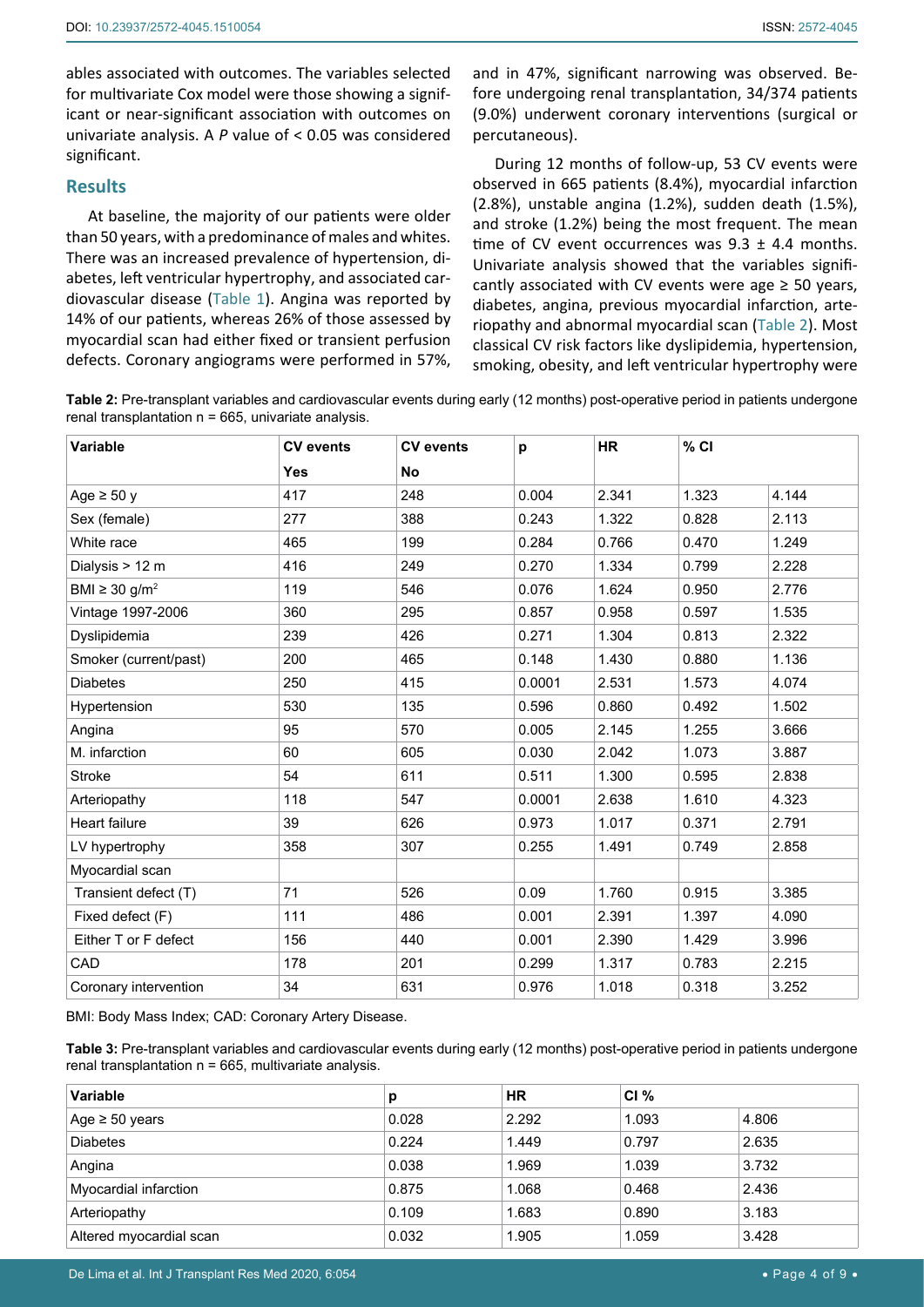not predictors of events. Coronary artery disease, as assessed by angiography, was not associated with adverse events.

Multivariate analysis, which included the variables associated with outcomes on the univariate analysis, showed that age  $\geq$  50 years (HR: 2.292; CI%: 1.093-4.806), angina (HR: 1.969; CI%: 1.039-3.732) and fixed or transient perfusion defects on myocardial scan (HR: 1.905; CI%: 1.059-3.428) were the independent predictors of early major CV events [\(Table 3\)](#page-3-1), ([Figure 2](#page-4-1), [Figure](#page-5-0)  [3](#page-5-0) and [Figure 4\)](#page-5-1).

Death occurred in 110 patients. In 29 patients, the cause of death was cardiovascular (26% of all deaths).

<span id="page-4-0"></span>**Table 4:** Cardiovascular events and cardiovascular deaths in renal transplant recipients during the first 12 months post-operation.

|                       | Cardiovascular<br>events | Cardiovascular<br>death |
|-----------------------|--------------------------|-------------------------|
| Myocardial infarction | 19                       | 6(32%)                  |
| Unstable angina       | 8                        | $0(0\%)$                |
| Sudden death          | 10                       | 10 (100%)               |
| Pulmonary edema       | 3                        | 2(67%)                  |
| Cardiogenic shock     | 2                        | 2 (100%)                |
| Stroke                | 8                        | 7(87%)                  |
| Gangrene              | 3                        | 2(67%)                  |
| Total                 | 53                       | 29 (55%)                |

[Table 4](#page-4-0) shows the relationship between CV events and CV deaths. Fifty-five percent of CV events led to death (29/53), myocardial infarction, sudden death, and stroke being the most frequent. Of note is the very high incidence of death associated with myocardial infarction and stroke, many times higher than that observed in the general population.

The baseline variables significantly associated with CV death on univariate analysis were diabetes and al-tered myocardial scan [\(Table 5\)](#page-6-0). Age  $\geq$  50 years and white race came close but did not achieve significance. Multivariate analysis that included race, age, diabetes, and abnormal scans showed that an altered myocardial scan (HR: 2.601; CI%: 1.129-5.988) was the sole predictor of CV death ([Table 6](#page-7-0) and [Figure 5\)](#page-6-1).

## **Discussion**

The purpose of our study was to verify the most significant risk factors present in patients on the renal transplant waiting list that may interfere with the incidence of major cardiovascular events and cardiovascular death during the first 12 months after transplantation using data from the pre-transplant workup. The identification of patients at higher risk would allow for better patient selection and also help to implement measures to reduce the incidence of CV complications during the early post-transplantation period. We found that the incidence of major CV events, observed during

<span id="page-4-1"></span>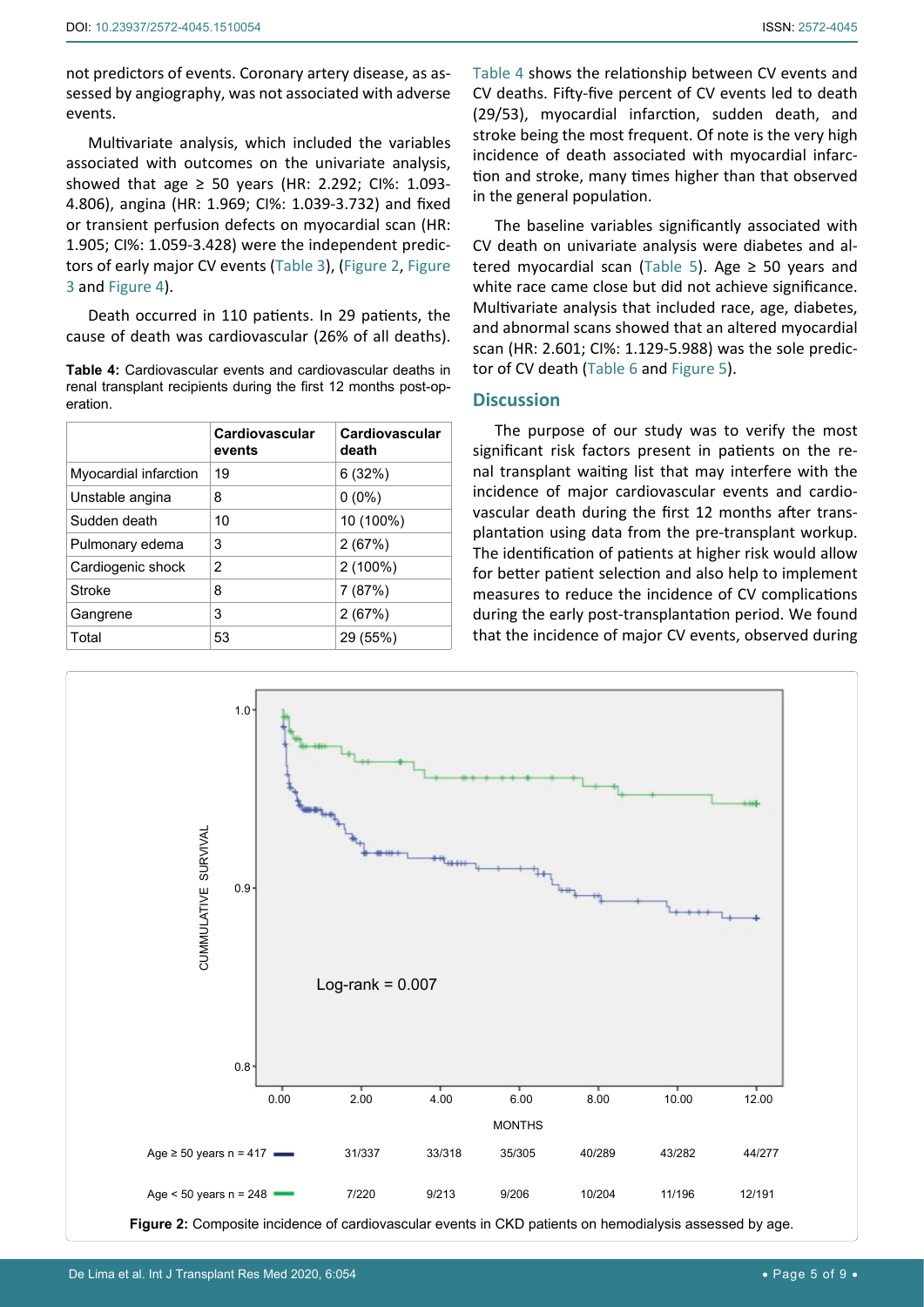<span id="page-5-0"></span>

<span id="page-5-1"></span>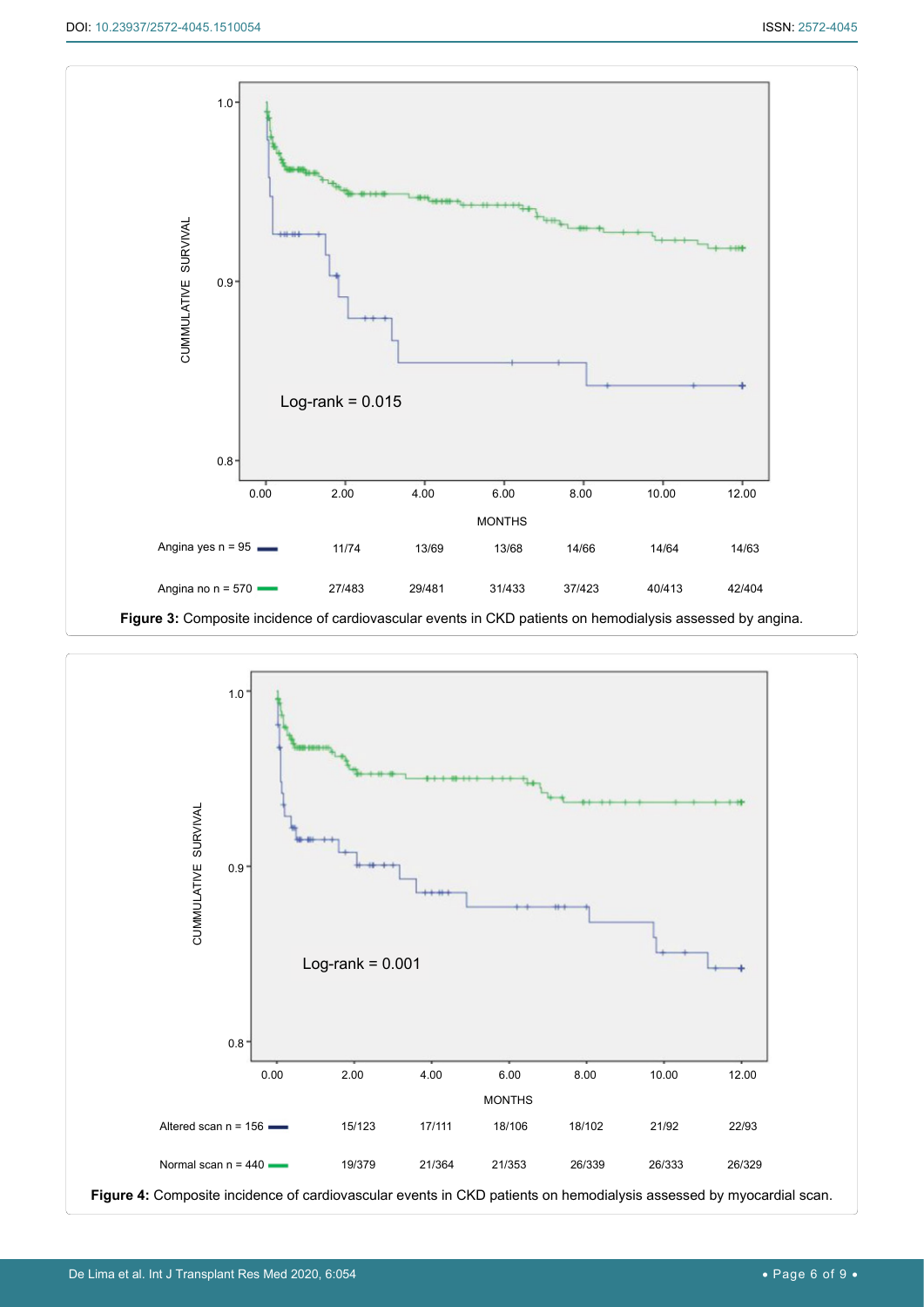<span id="page-6-1"></span>

<span id="page-6-0"></span>

|                                                        | Table 5: Pre-transplant variables and cardiovascular death during early (12 months) post-operative period in patients undergone |  |
|--------------------------------------------------------|---------------------------------------------------------------------------------------------------------------------------------|--|
| renal transplantation $n = 665$ , univariate analysis. |                                                                                                                                 |  |

| Variable                       | <b>CV</b> events | <b>CV</b> events | p     | <b>HR</b> | CI%   |        |
|--------------------------------|------------------|------------------|-------|-----------|-------|--------|
|                                | <b>Yes</b>       | <b>No</b>        |       |           |       |        |
| Age $\geq 50$ y                | 417              | 246              | 0.069 | 2.304     | 1.936 | 5.695  |
| Sex (female)                   | 277              | 386              | 0.276 | 0.644     | 0.291 | 1.423  |
| White race                     | 464              | 195              | 0.058 | 0.488     | 0.232 | 1.025  |
| Dialysis > 12 m                | 415              | 232              | 0.266 | 0.606     | 0.558 | 2.724  |
| BMI $\geq$ 30 g/m <sup>2</sup> | 119              | 544              | 0.323 | 1.540     | 0.655 | 3.622  |
| Vintage 1997-2006              | 358              | 293              | 0.137 | 1.863     | 0.820 | 4.232  |
| Dyslipidemia                   | 239              | 420              | 0.884 | 0.994     | 0.436 | 3.409  |
| Smoker (current/past)          | 200              | 460              | 0.227 | 1.598     | 0.748 | 1.136  |
| <b>Diabetes</b>                | 250              | 413              | 0.007 | 2.840     | 1.329 | 6.066  |
| Hypertension                   | 528              | 135              | 0.708 | 1.203     | 0.457 | 3.185  |
| M. infarction                  | 60               | 602              | 0.708 | 0.815     | 0.193 | 3.433  |
| Stroke                         | 54               | 608              | 0.885 | 0.899     | 0.213 | 3.790  |
| Arteriopathy                   | 118              | 542              | 0.093 | 2.018     | 0.889 | 4.582  |
| <b>Heart failure</b>           | 38               | 625              | 0.398 | 0.460     | 0.371 | 2.791  |
| LV hypertrophy                 | 357              | 125              | 0.124 | 3.138     | 0.331 | 13.474 |
| Myocardial scan                |                  |                  |       |           |       |        |
| Transient defect (T)           | 71               | 524              | 0.390 | 2.149     | 0.98  | 5.789  |
| Fixed defect (F)               | 111              | 484              | 0.010 | 3.019     | 1.307 | 6.978  |
| Either T or F defect           | 156              | 438              | 0.005 | 3.264     | 1.440 | 7.399  |
| CAD                            | 178              | 201              | 0.723 | 1.163     | 0.504 | 2.682  |
| Coronary intervention          | 34               | 626              | 0.418 | 1.018     | 0.368 | 3.262  |

BMI: Body Mass Index; CAD: Coronary Artery Disease.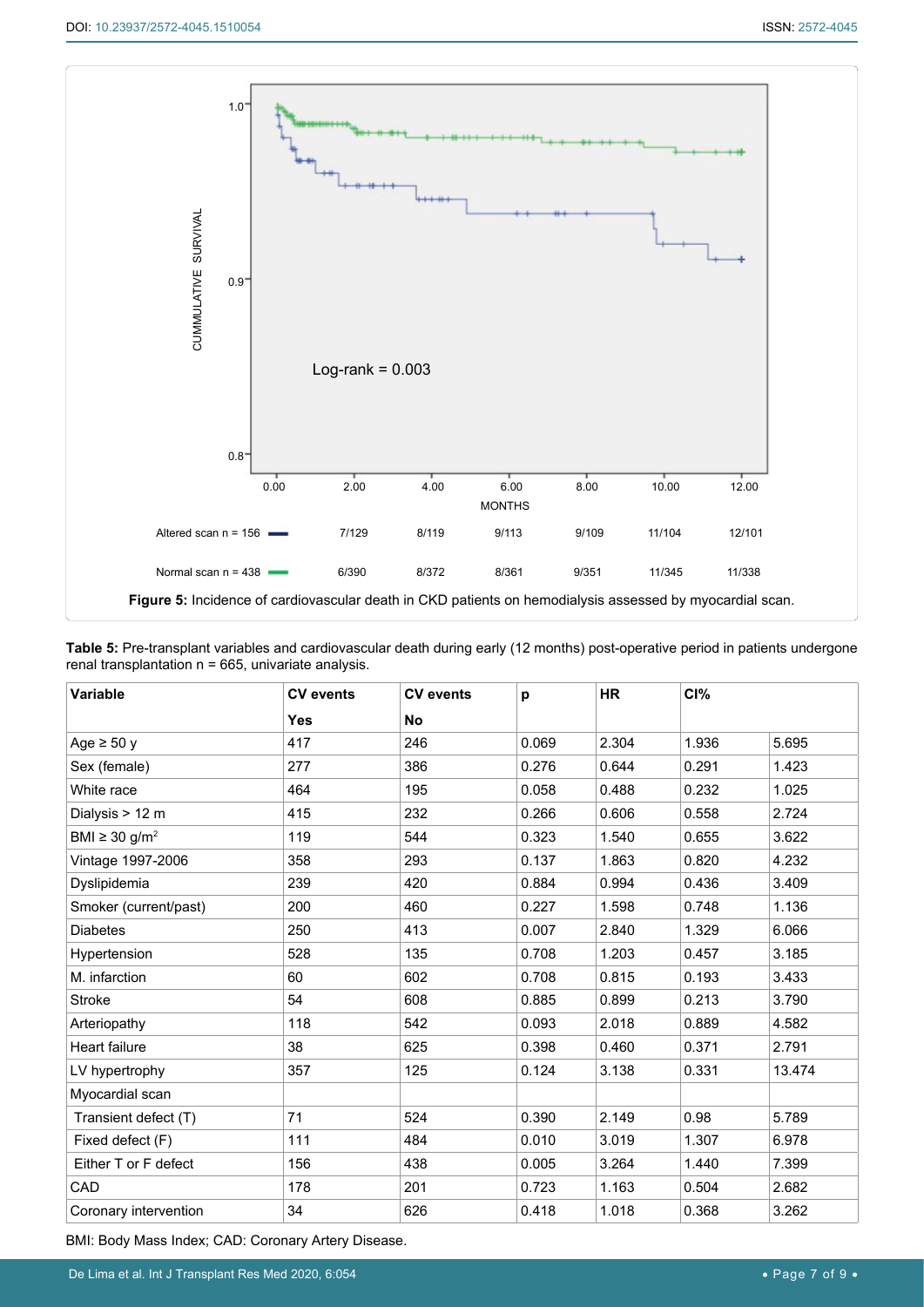<span id="page-7-0"></span>

| Table 6: Pre-transplant variables and cardiovascular death during early (12 months) post-operative period in patients undergone |  |  |
|---------------------------------------------------------------------------------------------------------------------------------|--|--|
| renal transplantation n = 665, multivariate analysis.                                                                           |  |  |

| <b>Variable</b>         | D     | <b>HR</b> | CI $%$ |       |
|-------------------------|-------|-----------|--------|-------|
| Age ≥ 50 years          | 0.121 | 2.677     | 0.772  | 9.289 |
| White race              | 0.055 | 0.448     | 0.197  | 1.017 |
| <b>Diabetes</b>         | 0.097 | 2.096     | 0.884  | 4.972 |
| Altered myocardial scan | 0.025 | 2.601     | 1.129  | 5.988 |

the initial post-transplant period, was predicted by age ≥ 50 years and variables associated with myocardial ischemia. Moreover, myocardial ischemia, as assessed by myocardial perfusion testing, was the sole predictor of cardiovascular death. These results suggest that patients with documented pre-transplantation myocardial ischemia should be considered at a higher risk of developing early CV complications and managed accordingly before, during, and after the transplantation. Because the endpoints in this study were the composite incidence of CV events and CV death, myocardial ischemia may be interpreted as a marker of atherosclerotic burden instead of ischemic heart disease considered in isolation.

In our series, the incidence of CV events was 8.4% during the first post-transplant year. Works that explored the incidence of CV events during the same time interval reported incidence that varied between 3.1 to 38% [[11](#page-8-15)-[16\]](#page-8-16). This marked difference may be caused by different criteria to define CV events. One the largest series so far, comprising 23,575 subjects, reported an incidence of 3.1% [\[15](#page-8-13)], but the endpoint was limited to coronary events. A French investigation reported an incidence of composite events close to 15% at 1 year, not very different from ours [[16\]](#page-8-16). The relatively low incidence of CV complications in this study probably reflects the influence of our protocol on patient selection and the aggressive use of preventive measures during the initial post-transplant period. Our incidence of MI (2.8%) and unstable angina (1.2%) are among the lowest reported in the literature. However, that figure may have underestimated the real incidence of acute coronary syndrome because we ignore the cause(s) of sudden death in our patients.

The KDIGO [[17](#page-8-17)] guidelines recommend cardiovascular evaluation in all renal transplant candidates with emphasis on the diagnosis and treatment of coronary artery disease. Myocardial perfusion studies are the preferred functional test for CAD and have been shown to be as good as coronary angiography at predicting future cardiovascular events in patients with chronic kidney disease [[18](#page-8-18)], although its usefulness may be limited in patients at a higher risk of events [[8](#page-8-7)]. Herein, we observed that myocardial ischemia, but not coronary artery disease assessed by angiography, predicts early CV events. There are at least two possible explanations for that fact. First, patients with more complex or multivessel coronary disease either underwent revascularization before transplantation, were excluded from the list, or died before being transplanted. Second, it is conceivable that the effect of CAD on prognosis can only be observed during longer periods of follow-up, as we have previously reported [[19\]](#page-8-9). The high proportion of CAD in this study is probably a consequence of our diligent assessment of the disease based on risk, not only on symptoms.

In this work, most traditional risk factors were not predictors of events. This result is consistent with data from other studies [[5](#page-8-10),[6](#page-8-4),[20](#page-8-11),[21](#page-8-12)]. For instance, the PORT study, a large multicenter investigation, observed that traditional modifiable CV risk factors were very poor predictors of cardiac events in patients with advanced CKD [\[15](#page-8-13)]. Indeed, traditional risk calculators validated in the general population, including the Framingham score, do not fully explain the increased incidence in CV events in renal transplant recipients [\[6](#page-8-4),[12\]](#page-8-14).

## **Conclusions**

The incidence of major CV events and CV death observed during the initial post-transplant period were predicted by variables associated with myocardial ischemia. These results suggest that patients with documented pretransplantation myocardial ischemia should be considered at a higher risk of developing early CV complications and managed accordingly before, during, and after the operation. The identification of patients at higher risk would allow for better patient selection and also help to implement measures to reduce the incidence of CV complications during the early post-transplantation period. It is also important to note that CV events were associated with a high rate of death**,** emphasizing the importance of MACE prevention in this group of patients.

#### **Limitations**

This was a unicentric retrospective study. This study was conceived to estimate the risk of CV complications using data collected before kidney transplantation in patients on the waiting list. Therefore, the results presented here cannot be used to estimate the risk in patients already engrafted and also do not apply to patients who had survived the early post-transplant period. There were no prespecified criteria to refer patients for pretransplant CV evaluation. The number of patients removed from the list was not assessed. The decision to withdraw patients from the list was beyond the reach